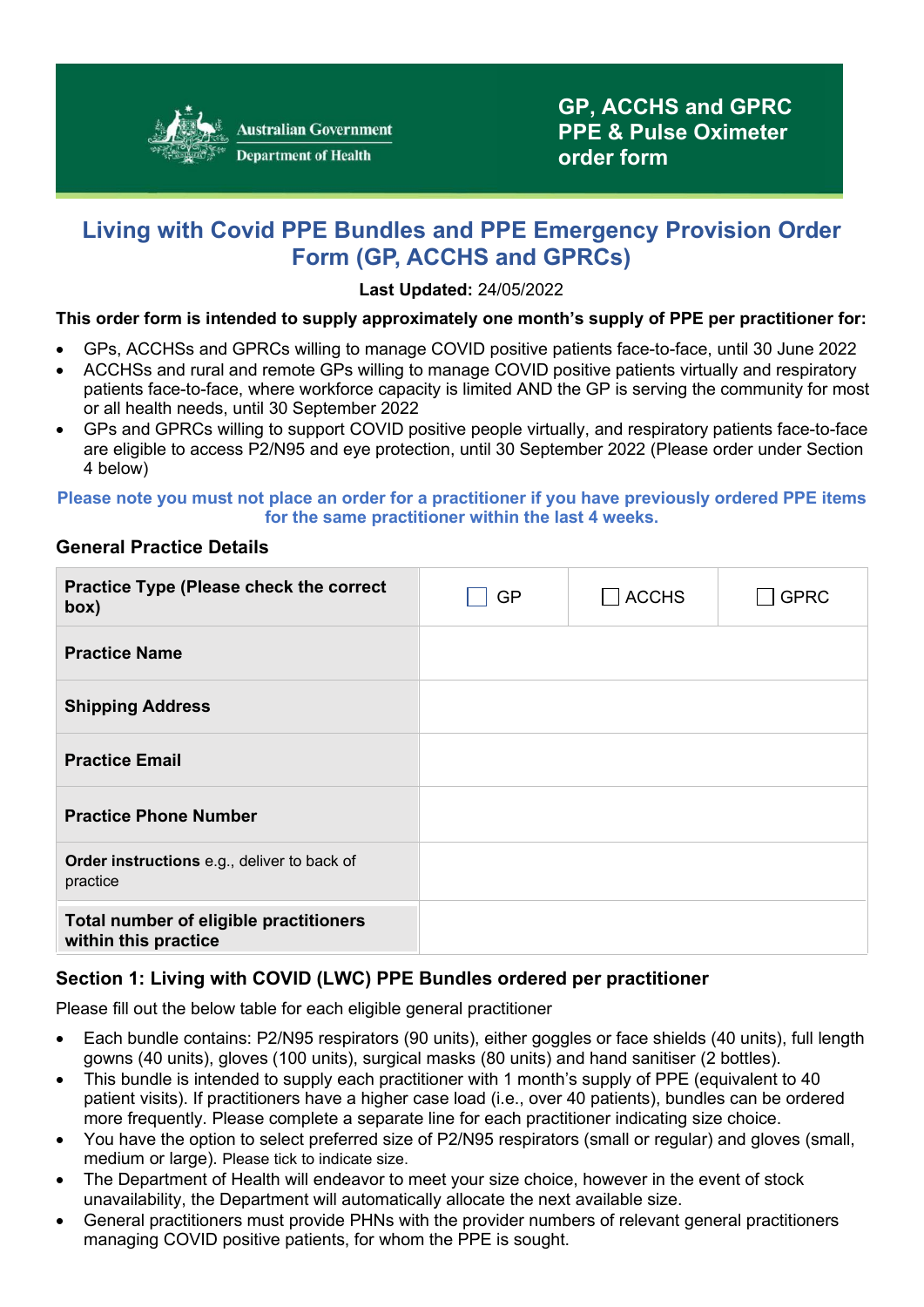

**Australian Government Department of Health** 

## **GP, ACCHS and GPRC PPE & Pulse Oximeter order form**

| <b>GP Provider Number</b> | <b>Quantity of Full LWC</b><br><b>PPE Bundles (should</b><br>always be $1$ , except<br>for higher caseloads) | P2/N95 Respirator<br>Size* |         | Glove Size*  |               |       |
|---------------------------|--------------------------------------------------------------------------------------------------------------|----------------------------|---------|--------------|---------------|-------|
|                           |                                                                                                              | <b>Small</b>               | Regular | <b>Small</b> | <b>Medium</b> | Large |
|                           |                                                                                                              |                            |         |              |               |       |
|                           |                                                                                                              |                            |         |              |               |       |
|                           |                                                                                                              |                            |         |              |               |       |
|                           |                                                                                                              |                            |         |              |               |       |
|                           |                                                                                                              |                            |         |              |               |       |
|                           |                                                                                                              |                            |         |              |               |       |
|                           |                                                                                                              |                            |         |              |               |       |

<span id="page-1-0"></span>\*Please tick to indicate size preference of N95 Respirators and Gloves

## **Section 2: Living with COVID PPE Bundle Top Up PPE ordered per practice**

 $\Box$  I understand that the table below can be used to order individual PPE items in the rare circumstance that stock has been damaged in transit. i.e., broken bottle of hand sanitiser. Only one unit can be accessed.

 $\Box$  In the case where a PHN has been unable to send you the contents of a full bundle, you may order up to one month's supply for each component that is out of stock per bundle. This provision will be removed as soon as existing stock held by the PHNs is exhausted.

#### **Please tick items required.**

Note: Living with COVID General Practice PPE Bundle (Section 1) are intended to supply each clinician with 1 month supply of PPE. Leave blank if not required.

|              | <b>P2/N95</b><br>Respirators*<br>90 units | Goggles/Face<br><b>Shields</b><br>40 units $-1$<br>size available | <b>Gowns</b><br>40 units $-1$<br>size<br>available | Gloves*<br>100 units |               | <b>Surgical masks</b><br>80 units - 1 size<br>available | Hand<br>sanitiser<br>1 bottle |  |
|--------------|-------------------------------------------|-------------------------------------------------------------------|----------------------------------------------------|----------------------|---------------|---------------------------------------------------------|-------------------------------|--|
| <b>Small</b> | Regular                                   |                                                                   |                                                    | <b>Small</b>         | <b>Medium</b> | Large                                                   |                               |  |
|              |                                           |                                                                   |                                                    |                      |               |                                                         |                               |  |

<span id="page-1-1"></span><sup>1</sup> Rural and Remote areas are defined as RRMA zones 3-7, as per https://www.health.gov.au/health-topics/healthworkforce/healthworkforce-classifications/rural-remote-and-metropolitan-area